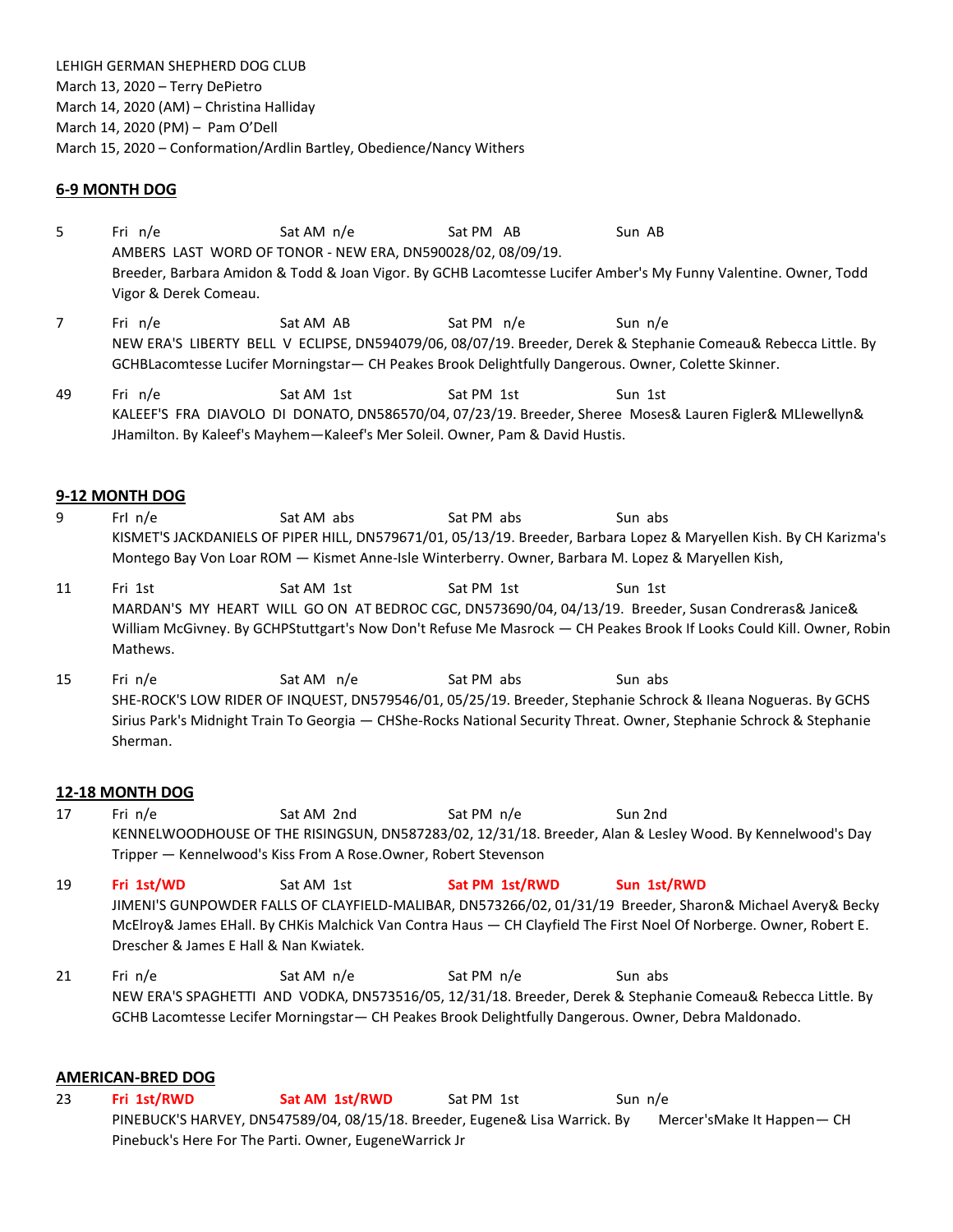- 25 Fri 2nd Sat AM n//e Sat PM 3rd Sun 1st KYSARAH'S GSDSTYLE MACHO MAN, DN544368/12, 06/06/18. Breeder, Nick Nuzzo & Lesley Moss. By GCH Kysarah's Ashkin for Trouble — Kysarah's Miss Lola. Owner,Stephen & Patricia Roda & Frank DeBem.
- 27 Fri n/e Sat AM 2nd Sat PM 2nd Sun n/e CARMA'S LET'S MAKE A DEAL, DN553378/07, 08/23/18. Breeder, Carol Matheis & B.Melcher. By Ch Alkarah's Bossanova— Ch Geo-Bev's G-Whiz VCarma. Owner, Carol Matheis.

## **OPEN DOG**

- 29 Fri N/E Sat AM n/e Sat PM 2nd Sun 2nd WHIRLAWAY'S QUARTERBACK V SCHATTEN, DN484873/01, 12/10/16. Breeder, NHansburg& LGregor Heine. By Ch Karizmas Sundance VKaleef — Schattens Halleys Comet. Owner, Norma Hansburg
- 31 Fri n/e Sat AM 2nd Sat PM 1st/WD Sun ab CARMA'S TO INFINITE AND BEYOND, DN555603/01, 07/31/18. Breeder, Carol Matheis. By CH Eagle Valley's Hey Good Lookin Alkarah — Carma's Kiss Me Kate. Owner, Dara & Phillip Conklin & Carol Matheis
- 35 Fri 1st Sat AM 3rd Sat PM 3rd Sun n/e BARKHILLS THE BOSS OF SINCA, DN539919/06, 04/22/18. Breeder, Fred Wayne DeFriece. By Wolfcreek's Sir Buddy My Buddy Of Baskerville — BonJen's Layla AtTreeview. Owner, Gloria Sinclair
- 37 Fri n/e **Sat AM 1st/WD/BOW** Sat PM abs Sun 1st/WD KALEEF'S MAYHEM, DN531518/01, 10/19/17. Breeder, James & Sheree Moses. By CHKismet's Sight For Sore Eyes HSCS— Karizma's Catalina Kaleef Von Loar.Owner,,Sherre Moses.

|                      | FRI | SAT AM | <b>SAT PM</b> | <b>SUN</b> |
|----------------------|-----|--------|---------------|------------|
| <b>Winners Dog</b>   | 19  | 37     | 31            | 33         |
| Reserve Winners Dog  | 23  | 23     | 19            | 19         |
| Number of Dogs Shown |     |        |               |            |
| Points               |     |        |               |            |

## **6-9 MONTH BITCH**

- 8 Fri n/e Sat AM 2nd Sat PM 1sts Sun 1st ABIJAH'S MIRACLE MILE VALOR, DN590291/08, 08/21/19. Breeder, Jill Lukasik & Hal Gill. By GCH Cherpa's Axxon of Lealynn — CH Marqui's Elin. Owner, Kenneth & Michele Beatty & Jill Lukasik.
- 10 Fri 1st Sat AM 1st Sat PM 2nd Sun abs ARAMIST THE NAKED TRUTH OF MARATHON PP, DN586046/03, 06/21/19. Breeder, Natasha Sullivan & Donna & Olivia Calabrese. By CH Maha Kahleef's Bold Ruler Of Marathon — CH Atessa's You're So Vain Of Aramist. Owner, Cortni Partner & Dean Patterson.

## **9-12 MONTH BITCH**

- 6 Fri n/e Sat AM abs Sat PM abs Sun abs KISMET'S JAMACIA BAY OF PIPERHILL, DN579671/05, 05/13/19. Breeder, Barbara Lopez & Maryellen Kish. By CH Karizma's Montego Bay Von Loar ROM — Kismet Anne-Isle Winterberry. Owner, Barbara M. Lopez & Maryellen Kish,
- 12 **Fri 1st/RWB/BP Sat AM 1ST/BP Sat PM 1ST/BP Sun 1ST/BP**  KEYTOWN'S PICTURES OF LILLY, DN576994/01, 04/28/19. Breeder, Lori Gale. By CH Makintrax Quentin Tarantino— CHKysarah's Cowboy's Lil Secret. Owner, Lori Gale & Pamela Martin, (Jr. Show #135).
- 14 Fri 2ND Sat AM 2ND Sat PM 2ND Sun 2ND MAKINTRAX CROSS TIMBERS I LOVE LUCY, DN578167/10, 04/25/19. Breeder, Erin & Nancy Nellis & Beth Zils. By GCHB Sirius Park's Midnight Train to Georgia — CH Makintrax Nora Ephron Cross Timbers. Owner, Karen Nelson.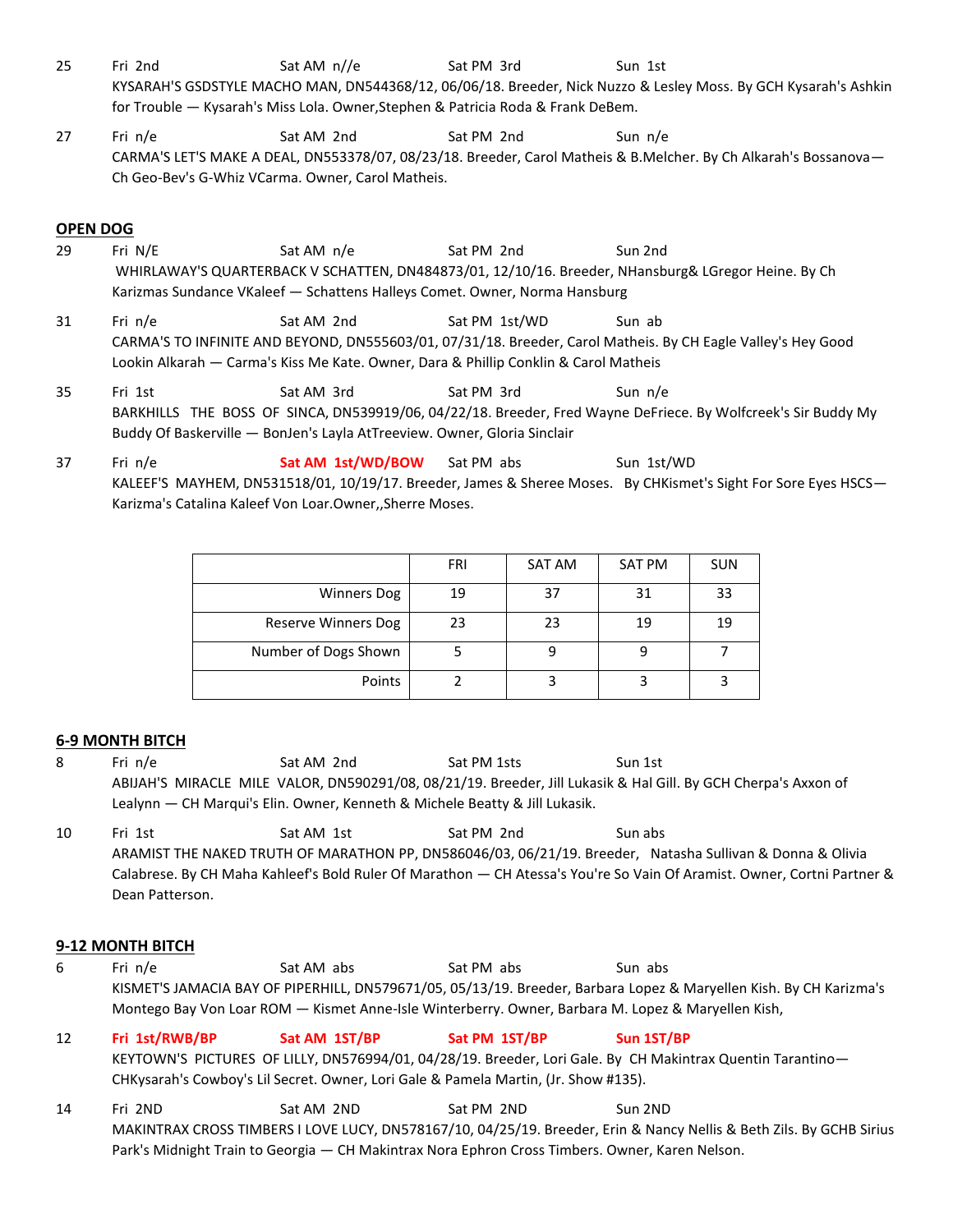- 16 Fri n/e Sat AM abs Sat PM abs Sun abs JAEPAUL KALEEF'S FAITH, DN586568/01, 04/21/19. Breeder, J& JEberts& Sheree & James Moses. By Kaleef's Mayhem — CH Billyjo's Electra Stonewall. Owner, J & J Eberts & Sheree Moses.
- 18 Fri n/e Sat AM n/e Sat PM abs Sun abs Sun abs WINDBORNE'S TUNNEL OF LUV, DN590029/01, 06/14/19. Breeder, Carolyn J Edwards. By GCHBLacomtesse Lucifer Morningstar— Fire N' Iceof Windborne. Owner,Carolyn & Daniel Edwards.

## **12-18 MONTH BITCH**

20 Fri 1ST Sat AM 1ST Sat PM 1ST Sun 1ST COVY TUCKER HILL'S RED HOT PEPPER, DN569582/01, 02/09/19. Breeder, Steve & Heather Lovoi& Gloria FBirch. By Ch Caretti's Skywatch Rains Terror— Covy Tucker Hill's Hi Ho The Dario. Owner, William Woolever & Gloria F Birch

#### **NOVICE BITCH**

- 22 Fri 2ND Sat AM 2ND Sat PM 2ND Sun 2ND RAINTREE'S CHESSICA VON QUELLAND, DN569550/10, 03/01/19. Breeder, Caroline Grossman & Madge Kling. By CH Signature's Code Red V Knauf Hill — Raintree's Constant Coment. Owner, Caroline Grossman.
- 24 Fri n/e Sat AM 1st Sat PM n/e Sun n/e ARAMIST'S TRUTH HURTS V MARATHON, DN586046/02, 06/21/19. Breeder, Donna & Olivia Calabrese & NK Sullivan & Amanda Yowell. By CH Maja Kaleef's Bold Ruler of Marathon HT PT HSAs — CH Atessa's You're So Vain of Aramist HT PT HSAsc. Owner, Natasha Kelley Sullivan & Donna Calabrese.
- 26 Fri 1st **Sat AM n/e Sat PM 1st/RWB** Sun 1st ARAMIST'S TRUTH TO POWER V MARATHON, DN586046/04, 06/21/19. Breeder,Donna & Olivia Calabrese & N Kelley Sullivan & A Yowell. By CH Maja Kaleef's Bold Rulerof Marathon HTPTHSAs—CHAtessa's You're So Vain of Aramist HTPTHSAsc. Owner, Donna Calabrese & Natasha Kelley Sillivan.

#### **AMERICAN-BRED BITCH**

- 28 **Fri 1ST/WB/BOW/BOB** Sat AM 2ND Sat PM 2ND Sun 3RD PETER'S ELITE SEXY IN THE CITY, DN548794/01, 07/17/18. Breeder, Zoriana Peters. By GCH Lacomtesse Bellamy OFA — CH DePahl's I'm Too Sexy In The City. OwnerZoriana Peters
- 30 Fri n/e Sat AM 3RD Sat PM n/e Sun abs GEOBEVS ONCE IN A LIFETIME BLESSING, DN557513/01, 07/15/18. Breeder, Beverly A. Melcher. By Geobevs Too Hot To Handle — CH Geobevs Imagine That. Owner, Beverly A. Melcher & Trisha Wylie.
- 32 Fri 3RD Sat AM Sat PM n/e **Sun 1ST/RWB** NORBERGES THE MADNESS CONTINUES OF CLAYFIELD, DN545766/04, 07/10/18.Breeder, Pamela O'Dell & Sharon Avery & Michael Avery. By CH Kennelwood's Man UMan—DHNorberge's Razzle Rosaritaof Clayfield. Owner, Sue A. Lapinski& Claire Drosdick
- 34 Fri 4TH Sat AM n/e Sat PM 1ST Sun 2ND TRAFALGAR'S CONFLUENCE, DN542565/01, 06/25/18. Breeder, Michael-Robert & Susan Cheeks. By Trafalgar's Iconic Mastermind — Trafalgar's Chasing The Dream Of Eventide. Owner, Michael & Susan Cheeks.
- 36 Fri 2ND **Sat AM 1ST/WB/BOS** Sat PM 3RD Sun n/e PINEBUCK'S MARIS, DN547589/07, 08/15/18. Breeder, Eugene & Lisa Warrick. By Mercer's Make It Happen—Ch Pinebuck's Here For The Parti. Owner, Eugene Warrick Jr
- 38 Fri abs Sat AM Sat PM Sun n/e KARIZMA'S RUM RUNNER OF COBYCO, DN555310/09, 09/12/18. Breeder, Iza Kabuska& Carlos Arguimbau. By CHKarizma's Montego Bay— Karizma's Maria Callas. Owner, Gail Grimes.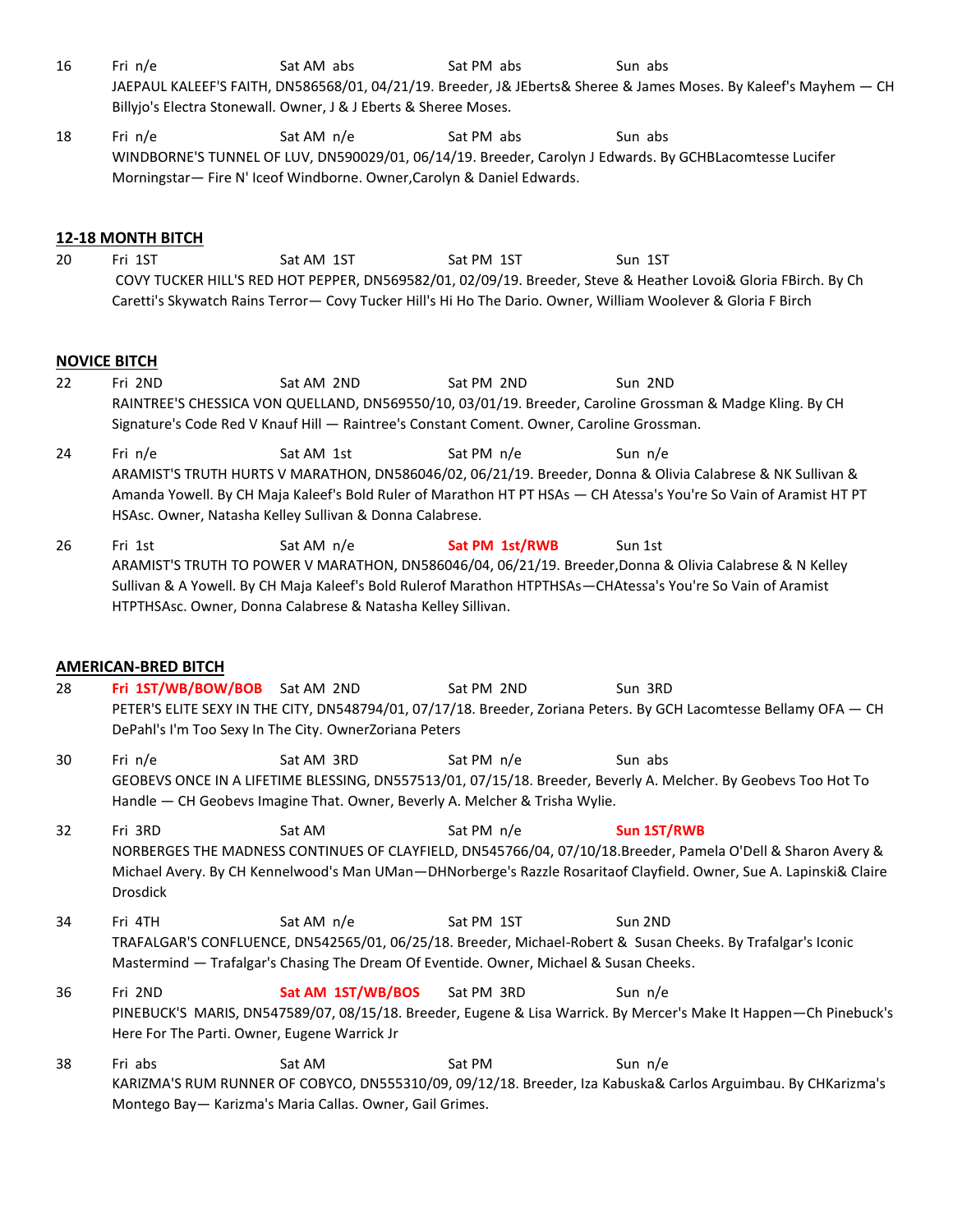- 40 Fri Sat AM n/e Sat PM n/e Sun n/e RUPERON'S TRACE OF LACE, DN535178/02, 03/23/18. Breeder, Ruth Fisher. By Ruperon's Prime Time — Woodsides Lacy Britches. Owner, Ruth Fisher.
- 42 Fri n/e Sat AM 4TH Sat PM 4TH Sun abs SIMCAR'S QUIET RIOT, DN539374/03, 03/15/18. Breeder, Margaret Simerson& Craig Carson. By Du Chien's American Rifleman Forever — Kubistraum's Trinity Of Simcar Owner, Margaret Simerson & Craig Carson.

## **OPEN BITCH**

- 44 Fri 1ST Sat AM 2ND Sat PM 2ND **Sun 1ST/WB/BOW/BOS** ARAMIST'S FOUR LETTER WORD OF MARATHON, DN504630/01, 06/07/17. Breeder,N Sullivan & D Calabrese & O Calabrese & A Yowell. By GCH Mar Haven's California Dreamin PT — Karisma Kaleefs Patsy Of Aramist. Owner, Natasha Kelley Sullivan & Olivia Calabrese
- 46 Fri n/e **Sat 1ST/RWB Sat PM WB/BOW/BOB** Sun 2ND KALEEF'S CATACLYSM, DN508857/02, 02/26/17. Breeder, Sheree Moses& James Moses. By CH Kismet's Sight For Sore Eyes HSCs — Karizma's Catalina Kaleef Von Loar. Owner, Sheree Moses.
- 48 Fri n/e Sat AM n/e Sat PM n/e Sun abs KEBRE'S BLACK-EYED SUSAN, DN395817/04, 04/10/14. Breeder, Brenda Newby. By GCH Kebre-Kaleef Aj Von Hornberger — Von Hornberger's Tanqueray. Owner, Brenda Newby & Deena Mayle.
- 52 Fri n/e Sat AM n/e Sat PM abs Sun abs LACOMTESSE KATE FULLER, DN535941/03, 12/14/18. Breeder, Richard Lortie & Diane Gobiel. By GCH Kennelwood's Man U Man — Schatten-Survival's Bailey V Lacomtesse. Owner, Stephanie & Derek Comeau & Diane Gobiel.
- 54 Fri n/e Sat AM 3RD Sat PM 3RD Sun n/e CARMA'S HONEY BUN, DN526410/06, 01/05/18. Breeder, Carol Matheis. By CH Alkarah's Mojito — Carma's Rae Of Sunshine. Owner, Michael Dougherty.

|                       | FRI | SAT AM | <b>SAT PM</b> | <b>SUN</b> |
|-----------------------|-----|--------|---------------|------------|
| Winners Bitch         | 28  | 36     | 46            | 44         |
| Reserve Winners Bitch | 12  | 46     | 26            | 32         |
| Number of Dogs Shown  | 12  | 16     | 16            | 11         |
| Points                |     |        |               |            |

## **BEST OF BREED**

- 39 Fri Sat AM Sat PM abs Sun abs GCHBLACOMTESSE LUCIFERMORNINGSTAR, DN488303/03, 04/12/16. Breeder, Richard Lortie& Diane Gobeil. By CHLacomtesse Bellamy— Shatten-Survival's Bailey V Lacomtesse. Dog. Owner, Stephanie & Derek Comeau & Richard Paquette.
- 41 **Fri SEL Sat AM BOB** Sat PM abs **Sun SEL** CH TACORAS MICHAEL JACKSONS THRILBOBLER, DN539352/01, 02/14/18. Breeder, L. Carrol & W. Walker& P. Kroh & W. Siddle. By Karizma's Key Largo Von Loar Rowland — CH Atessa's Leather And Lace Of Aramist PT. Dog. Owner, Dean Patterson& Cortni Partner.
- 43 **Fri BOS Sat AM SEL Sat PM BOS Sun BOB** GCHB KYSARAH'S WHISKEY COWBOY, DN467956/01, 04/19/16. Breeder, FDeBem.BOS SEL BOS BOB By GCHS Stuttgart's Single Action Army C Hammersmith — Ch Kysarah's Whiskey In The Jar. Dog. Owner, Lori Gale.
- 45 Fri abs Sat AM abs Sat PM abs Sun GCH WHIRLAWAY'S PAL JOEY, DN402621/02, 08/01/14. Breeder, Owner. By Gch. Pinebuck-Kismet's Adagio — Gch. Schattens Bountiful Harvest. Dog. Owner, Norma Hansburg, t).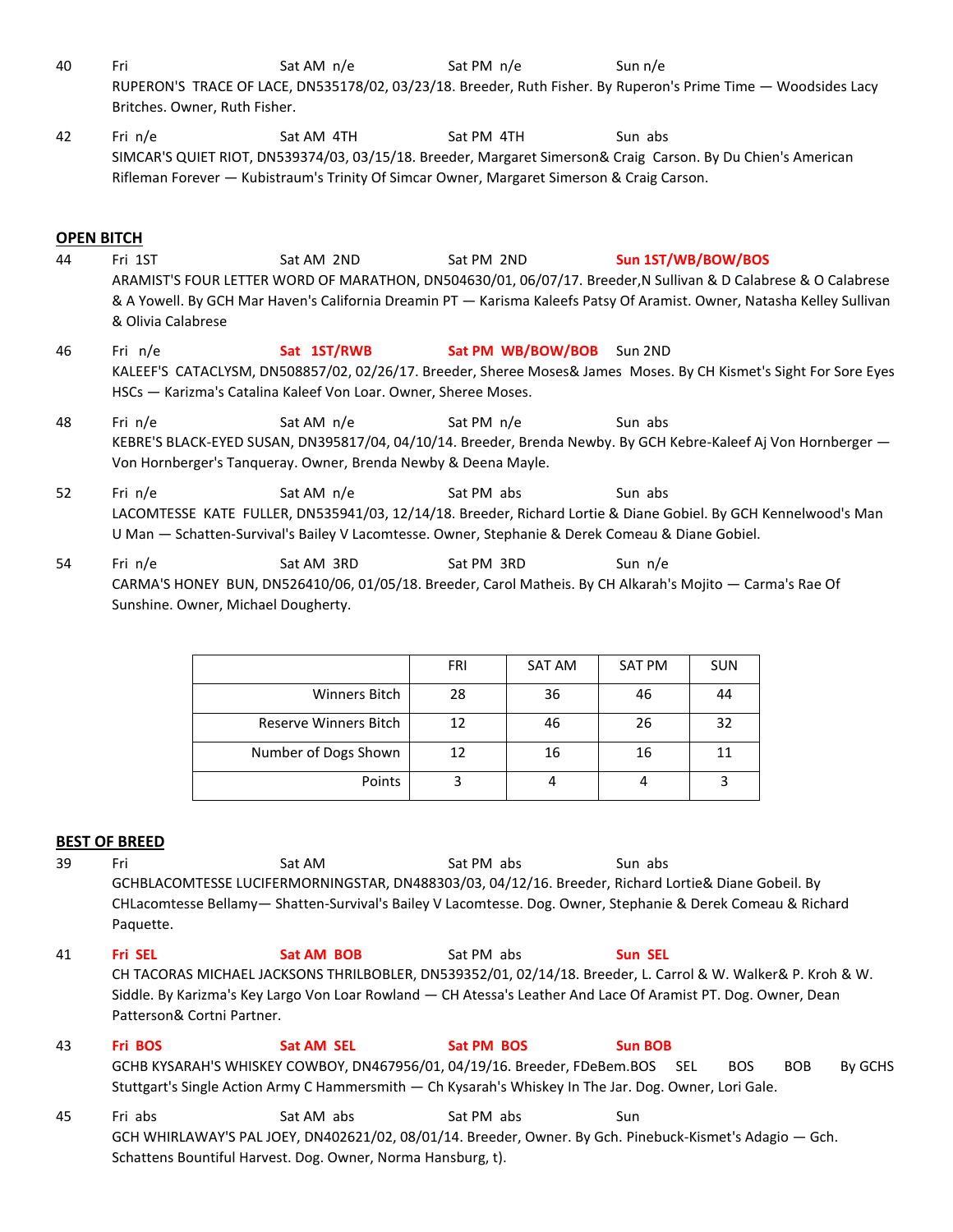- 47 Fri n/e Sat AM **Sat PM SEL** Sun n/e CH LINDENHILL-GRACELYNE GAME OF THRONES, DN496367/03, 03/18/17. Breeder, M & S Metz & R Seki. By GCH Lindenhill Martello V Gracelyne — Lindenhill Gracelyne Tin Cup. Dog. Owner, William Woolever& Shelia Metz& Rick Seki
- 56 Fri n/e Sat AM n/e Sat PM abs Sun n/e JUSTROCK'S PEBBLES V LANDSEND-CROSSWIND, DN374208/02, 06/23/13 Breeder, A. Greenhut. By Wolf's Creek Odinof Merivern— Keylyns-N-Sherlyns Agatha Christy. Bitch. Owner, Terri Petryszyn.
- 58 **Fri SEL** Sat AM n/e Sat PM Sun n/e CH TRAFALGAR'S MALEFICENTTHREAUXDOWN, DN543183/01, 06/10/18. Breeder, Michael-Robert & Susan Cheeks. By GCH Alkarah's Brown Eyed Handsome Man —CH Pinehill Trafalgar's Backin Black. Bitch. Owner, Michael-Robert& Susan Cheeks.
- 60 Fri n/e Sat AM abs Sat PM n/e Sun n/e GCH COLBYHAUS MARDAN'S FLASHD ANCE GSDSTYLE, DN497367/02, 04/17/17. Breeder, Owners& P& S Roda. By GCHGStuttgart's Now Don't Refuse Meof Masrock —GCHColbyhaus' Dancininthe Willows. Bitch. Owner, Philip& Dara Conklin& Steve & Linda Colby & L Dancosse & S Condreras.
- 62 Fri abs Sat AM n/e Sat PM n/e Sun n/e GCHB AOIRESONA'S A LEAGUE OF HER OWN, DN460905/01, 05/11/16. Breeder, Diana Mackey. By GCHSirius Park's Santana— Aoiresona's Here Comes Millie Martin. Bitch. Owner, Diana Mackey.
- 66 Fri n/e Sat AM abs Sat PM abs Sun abs GCHB AOIRESONA'S A LEAGUE OF HER OWN OF ZIMSU, DN460905/01, 05/11/16. Breeder, Diana Mackey. By GCHSiriusPark's Santana—Aoiresona's Here Comes Millie Martin. Bitch. Owner, Diana Mackey.
- 64 Fri n/e Sat AM n/e Sat PM Sun n/e CHWHIRLAWAY'S PATSY CLINE, DN402621/01, 08/01/14. Breeder, Owner. By Gch. Pinebuck-Kismet's Adagio — Gch. Schattens Bountiful Harvest. Bitch. Owner, Norma Hansburg

|                          | <b>FRI</b> | SAT AM | <b>SAT PM</b> | <b>SUN</b> |
|--------------------------|------------|--------|---------------|------------|
| <b>Best of Breed</b>     | 23         | 41     | 46            | 43         |
| <b>Best of Winners</b>   | 28         | 37     | 46            | 44         |
| <b>Best Opposite Sex</b> | 43         | 36     | 43            | 44         |
| <b>Select Dog</b>        | 41         | 43     | 47            | 41         |
| <b>Select Bitch</b>      | 58         | --     | 58            | --         |
| <b>Best Puppy</b>        | 12         | 12     | 12            | 12         |

## **JUNIOR SHOWMANSHIP – OPEN INTERMEDIATE**

(135) Fri n/e Sat AM 1<sup>st</sup>/BJr Sat PM n/e Sun 1<sup>st</sup>/BJr KEYTOWN'S PICTURES OF LILLY, DN576994/01. 04/28/19. Breeder, Lori Gale. By CH Makintrax Quentin Tarantino — CH Kysarah's Cowboy's Lil Secret. GERMAN SHEPHERD DOGS. Bitch. Owner, Lori Gale & Pamela Martin. Jr. Handler: Penelope McDonald O'Neil #95271540001 , (Breed #12).

|                            | <b>FRI</b>               | SAT AM     | SAT PM                   | SUN        |
|----------------------------|--------------------------|------------|--------------------------|------------|
| <b>Best Junior Handler</b> | $\hspace{0.05cm} \ldots$ | 12E<br>⊥ວວ | $\hspace{0.05cm} \ldots$ | 1つ口<br>⊥ఎఎ |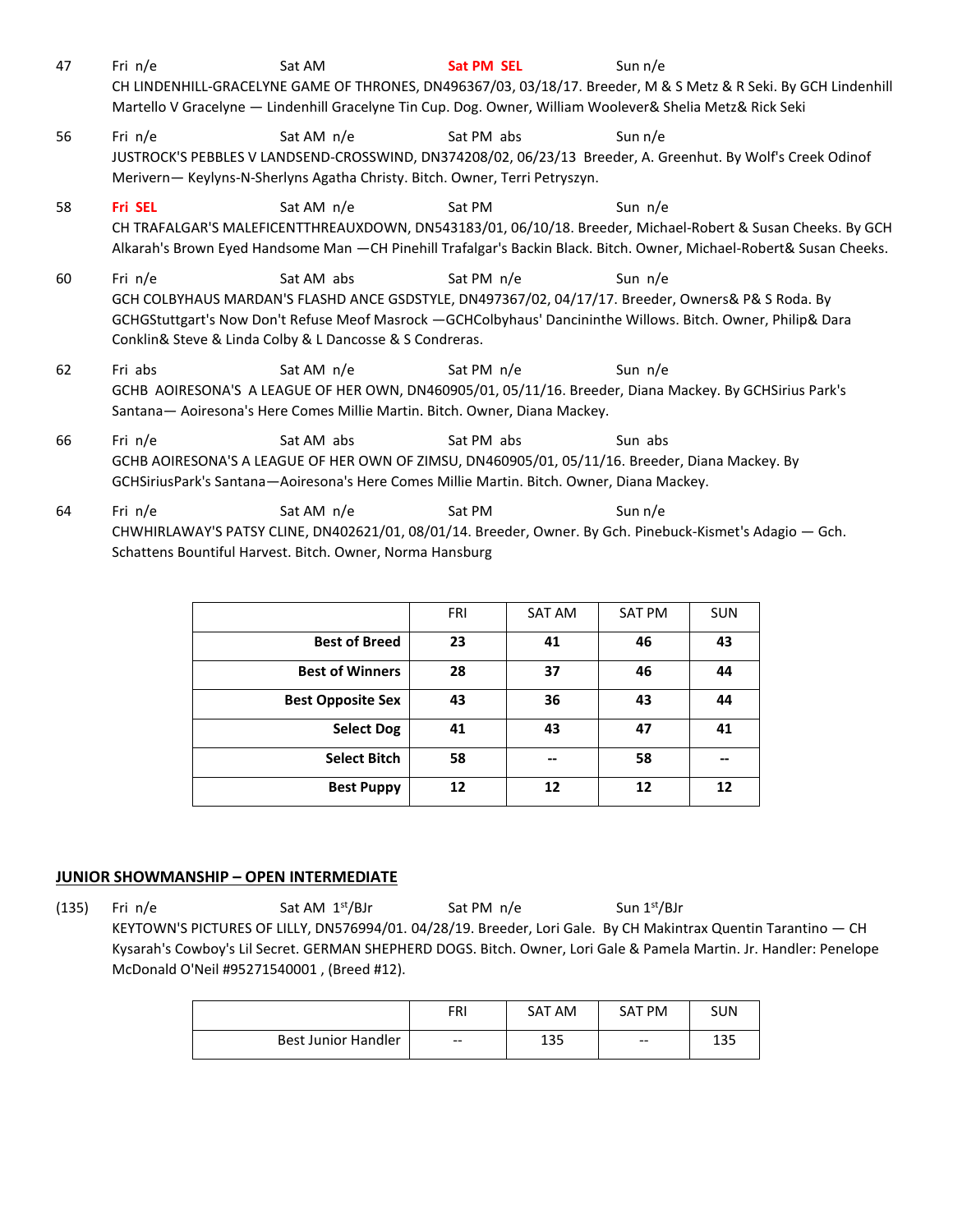# **OBEDIENCE**

#### **NOVICE A**

NA5 134/184.5 EZBROOKS WILSON'S PICKING UP GOOD VIBRATIONS BN, DN482049/08. 01/01/ Breeder, S Zeiner. By EZ Brooks Justus,RN CGCA — ROM Hildavon Schone Stadt. GERMAN SHEPHERD DOGS. Dog. Owner, Patty MacLuckie.

#### **NOVICE B**

- NB70 GABRIELLA TULIPA VOM STANISLAUS, DN466173/04. 06/11/16. Breeder, Karen Dorman. By Visko Vom Spartanville — Agata Vom. GERMAN SHEPHERD DOGS. Bitch. Owner, Marjorie T. Hooper.
- NB71 NQ EZBROOKS NASH LOVE IS THE REASON, DN513620/08. 09/19/17. Breeder,Susie Zeiner By E-ZBrroks Andre— E-ZBrooks Champagne Bubbles. GERMAN SHEPHERD DOGS. Dog. Owner, Carolyn Crisafi.
- NB72 2<sup>ND</sup>/189.5 WIND LASS VOM PATIALA, DN498656/03. 04/09/17. Breeder, Ajay Singh. By Frisko Berner Vom Cooperhaus — Solo Vom Patiala. GERMANSHEPHERD DOGS. Bitch. Owner, Kristine Conway.
- NB73 1<sup>ST</sup>/193 CORAYA VON SONTAUSEN CD BN GN RA TD PT, DN521046/01. 10/29/17. Breeder, JuliaPriest.By C Mako Vom Haus Bergblick IPO3 — Agilqwest's U R Being Watched Von Sontausen CDX BN GERMAN SHEPHERD DOGS. Bitch. Owner, Regina Steiner, (Obed. OB201).

#### **OPEN A**

OA134 1ST/184.5 EZ BROOKS HOT SHOT RUGER CD CGC RAE RM TKA ANS ANJ, DN435217/03. 05/31/15.Breeder, S Zeiner. By Edalgo Algero Lana— EZ Brooks Maci. GERMAN SHEPHERDDOGS. Dog. Owner, Carol C. Courduff.

#### **OPEN B**

OB201 2<sup>ND</sup>/196 CORAYA VON SONTAUSEN CD BN GN RA TD PT, DN521046/01. 10/29/17. Breeder, JuliaPriest.By C Mako Vom Haus Bergblick IPO3 — Agilqwest's U R Being Watched Von Sontausen CDX BN. GERMAN SHEPHERD DOGS. Bitch. Owner, Regina Steiner, (Obed. NB73).

#### **OB202 1 HIGH IN TRIAL**

- OTCHEZBROOKS JENNINGS CLORINDA,UDX9OGMVERGO, DN288960/04. 08/20/10.Breeder, S. Zeiner. By Axel Van Vom Windy Ridge — EZ Brook's Madeline. GERMAN SHEPHERD DOGS. Bitch. Owner, Barbara Jennings, (Obed. UB305).
- OB203 NQ YAGA VOM SEABREEZE, DN331504/01. 02/19/12. Breeder, Owner. By Nathan Vom Fegelhof KismetVomPatiala. GERMANSHEPHERDDOGS. Dog.Owner, KristineConway,(Obed. UB306).

#### **UTILITY A**

UA257 BLACKTHORN'S DEACONCDX RA CA CGC, DN439393/03. 08/15/15. Breeder, Beth Goodbody &Christine E Kemper. By CH OTCHT-Rex Vom Kriegerhaus — Blackthorn's Solstice RN TD.GERMAN SHEPHERD DOGS. Dog. Owner, Camille M. Robinson.

#### **UTILITY B**

UB305 1ST/196 **HIGH COMBINED** 

> OTCH EZ BROOKS JENNINGS CLORINDA,UDX9OGMVERGO,DN288960/04.08/20/10.Breeder, S. Zeiner. By Axel Van Vom Windy Ridge — EZ Brook's Madeline. GERMAN SHEPHERD DOGS. Bitch. Owner, Barbara Jennings, (Obed. OB202).

UB306 NQ YAGA VOM SEABREEZE, DN331504/01. 02/19/12. Breeder, Owner. By Nathan Vom Fegelhof — Kismet VomPatiala. GERMANSHEPHERDDOGS.Dog. Owner,KristineConway,(Obed.OB203).

**HIGH IN TRIAL 202 / 196.5 HIGH COMBINED 202 / 305 (Open B & Utility)**

#### **BEGINNER NOVICE A**